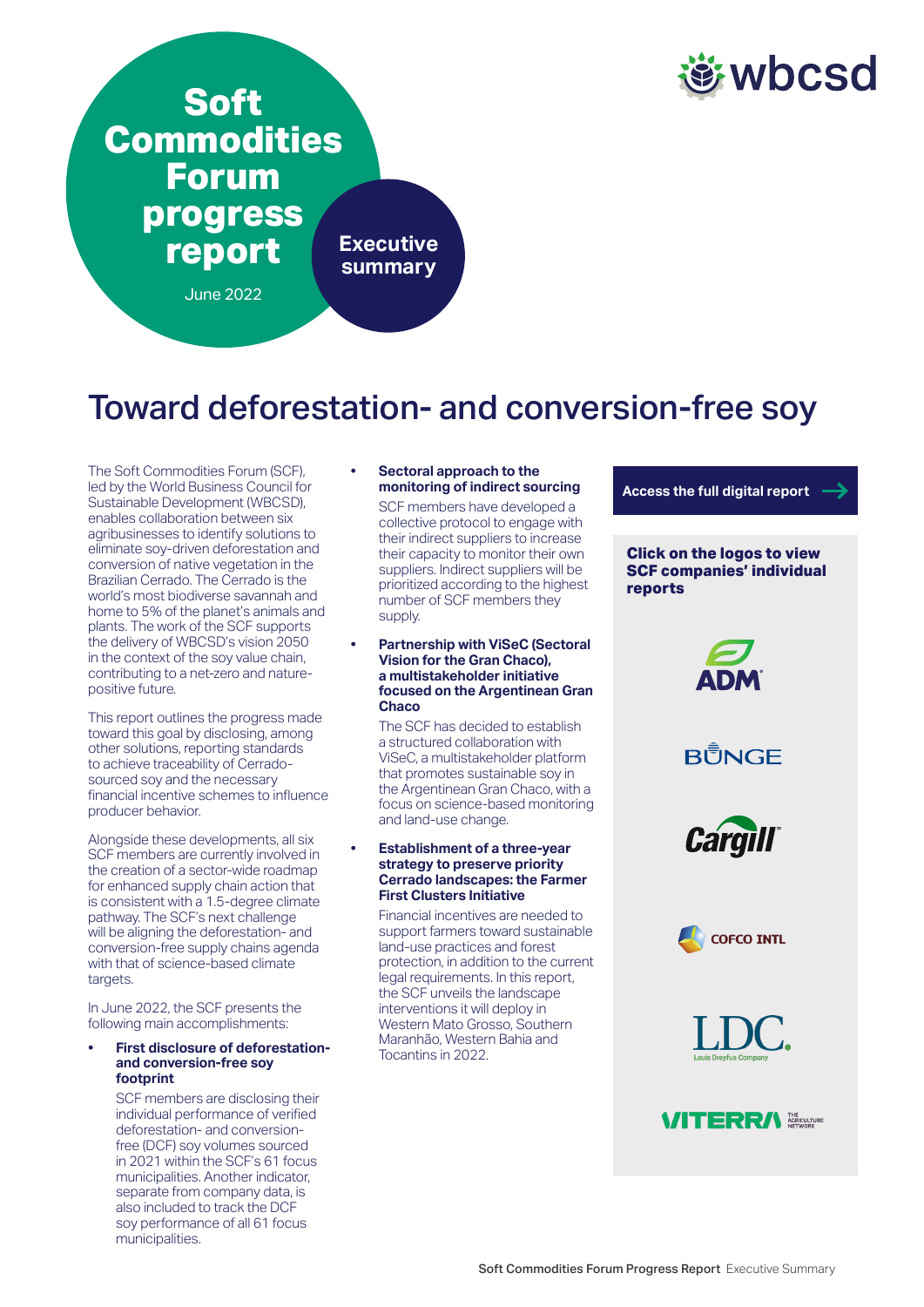

# **Disclaimer**

The SCF is fully compliant with laws, including antitrust, which prevent any kind of arrangement or sharing of information that would reduce competition on price or on any other parameter of competition.

# **Acknowledgements**

Our special thanks go to the Brazilian Association of Vegetable Oils (ABIOVE), Agrosatélite, the Amazon Environmental Research Institute (IPAM), Olab, The Consumer Goods Forum, the IMAGINE Food Collective, The Tropical Forest Alliance (TFA), The Nature Conservancy (TNC), Proforest, Produzindo Certo, the Produce, Conserve, Include (PCI) Initiative, and other key partners both within the value chain and beyond.

# **About the Soft Commodities Forum**

Companies that buy, sell and process soft commodities play a unique role in connecting soy supplies with customers around the world. They are like an optical fiber that connects consumers, producers and the markets, and therefore have a unique opportunity to help drive progress on the elimination of soy-driven deforestation and conversion. The complexity of soy supply chains means that no single business can tackle deforestation and conversion alone. Collaboration between them helps to move the entire sector forward together, establishing and applying standards and solutions.

In 2018, WBCSD established the Soft Commodities Forum (SCF) to enable this collaboration, making it the only forum in which member companies have agreed to find collective solutions to common sustainability challenges, bridging global goals with local realities. The SCF's six current members – ADM, Bunge, Cargill, COFCO International, Louis Dreyfus Company (LDC) and Viterra – are among the world's largest soy exporters and are committed to the elimination of deforestation in their supply chains where they operate in the Cerrado.

They have pledged to make their soy supply chains free from deforestation and native vegetation conversion (NVC), balancing economic, social, and environmental priorities.

The SCF is hosted by the World Business Council for Sustainable Development (WBCSD) through a management team, which facilitates dialogue and the pooling of resources and information.